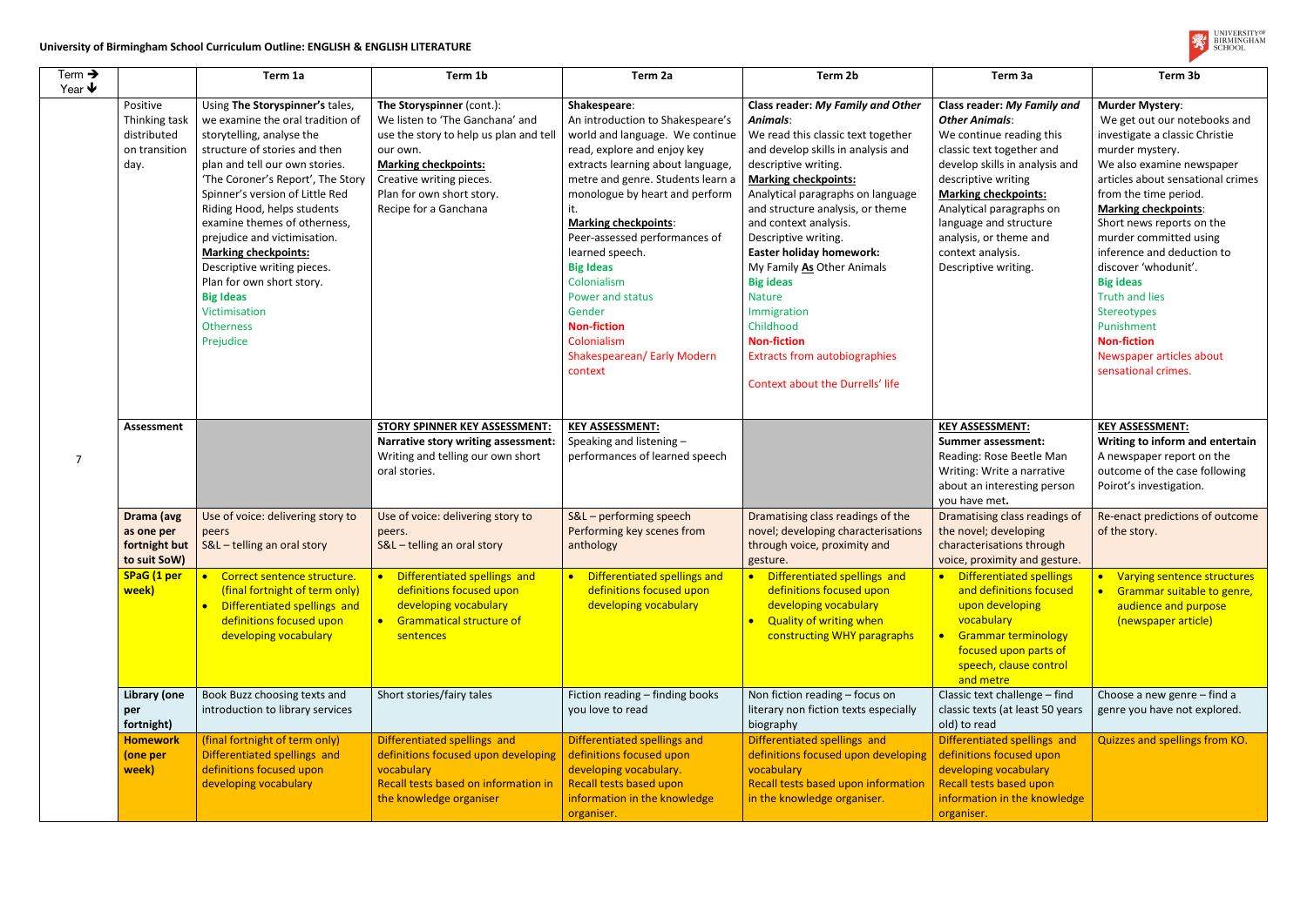| Term $\rightarrow$<br>Year $\blacklozenge$ | Term 1a                                                                                                                                                                                                                                                                                                                                                                                  | Term 1b                                                                                                                                                                                                                                                                                                                                                                                                                                                                                               | Term 2a                                                                                                                                                                                                                                                                                                                                                                                                                                                                                                                          | Term 2b                                                                                                                                                                                                                                                                                                                                                                     | Term 3a                                                                                                                                                                                                                                                                                                                                                                                                                                                                                                                | Term 3b                                                                                                                                                                                                                                                                                   |
|--------------------------------------------|------------------------------------------------------------------------------------------------------------------------------------------------------------------------------------------------------------------------------------------------------------------------------------------------------------------------------------------------------------------------------------------|-------------------------------------------------------------------------------------------------------------------------------------------------------------------------------------------------------------------------------------------------------------------------------------------------------------------------------------------------------------------------------------------------------------------------------------------------------------------------------------------------------|----------------------------------------------------------------------------------------------------------------------------------------------------------------------------------------------------------------------------------------------------------------------------------------------------------------------------------------------------------------------------------------------------------------------------------------------------------------------------------------------------------------------------------|-----------------------------------------------------------------------------------------------------------------------------------------------------------------------------------------------------------------------------------------------------------------------------------------------------------------------------------------------------------------------------|------------------------------------------------------------------------------------------------------------------------------------------------------------------------------------------------------------------------------------------------------------------------------------------------------------------------------------------------------------------------------------------------------------------------------------------------------------------------------------------------------------------------|-------------------------------------------------------------------------------------------------------------------------------------------------------------------------------------------------------------------------------------------------------------------------------------------|
| 8                                          | <b>Grammar for Writing:</b><br>Lessons are based upon Debra<br>Myhill's research resources;<br>we look at openings in action<br>writing and the choices made<br>when developing a narrative<br>voice.<br><b>Marking checkpoints:</b><br>Writing a description of an<br>image.<br><b>Big ideas:</b><br>Man vs Nature<br><b>Non-fiction:</b><br>Reports / accounts of natural<br>disasters | <b>Conflict poetry:</b><br>We explore the themes of war and<br>conflict, developing knowledge of<br>poetic devices and analysing their<br>impact.<br><b>Marking checkpoints:</b><br>Analytical paragraphs on the<br>language, form, structure and<br>context. These will be written<br>about both single poems and<br>comparative pairs of poems.<br><b>Big ideas:</b><br>Conflict<br>Prejudice<br>Propaganda<br><b>Non-fiction:</b><br>WWI & WWII<br>Propaganda<br><b>Critical articles on poems</b> | <b>Class reader: Animal Farm:</b><br>We read, enjoy and explore the<br>classic novella.<br>We develop our persuasive writing<br>skills by examining the speeches<br>the characters make in the play,<br>then write our own persuasive<br>speeches.<br><b>Marking checkpoints:</b><br>Written persuasive speeches.<br>Peer-assessment on performed<br>speeches.<br><b>Big ideas:</b><br>Fake news and misinformation<br>Leadership and power<br>Manipulation<br><b>Non-fiction:</b><br>Fake news and misinformation<br>Propaganda | <b>Animal Farm (cont.)</b><br>We continue reading the text, then<br>prepare for our Supreme Leader<br>speeches, culminating in a pupil<br>from each class selected to perform<br>in front of the year group to be<br>selected as the Ultimate Supreme<br>Leader.<br><b>Marking checkpoints</b><br>Written persuasive speeches.<br>Peer-assessment on performed<br>speeches. | Macbeth:<br>Pupils explore the classic<br>Shakespeare play, analysing<br>characters, language and symbols<br>whilst using the RSC scheme<br>(available electronically) to focus<br>upon drama skills. All pupils learn<br>one of Macbeth's soliloquies.<br><b>Marking checkpoints:</b><br>Analytical paragraphs analysing<br>key scenes.<br><b>Big ideas:</b><br>Power / ambition<br>Guilt<br>The supernatural<br><b>Non-fiction:</b><br>Witchcraft<br><b>Tragedy</b><br>Relevant context about the<br>Jacobean period | <b>Real Life Anthology</b><br>We explore non-fiction te:<br>a diverse range of lives an<br>perspectives, using these<br>model to write our own no<br>account of an acquaintand<br><b>Marking checkpoints:</b><br>Peer mini-biography task<br><b>Big ideas:</b><br>Empathy<br>Perspectives |
|                                            | <b>KEY ASSESSMENT:</b><br>Writing assessment:<br>Write an adventure narrative<br>based on a picture / scenario.                                                                                                                                                                                                                                                                          | <b>KEY ASSESSMENT:</b><br>Reading paper on one 'unseen'<br>poem.                                                                                                                                                                                                                                                                                                                                                                                                                                      |                                                                                                                                                                                                                                                                                                                                                                                                                                                                                                                                  | <b>KEY ASSESSMENT:</b><br>S&L - Persuasive speech to takeover $\vert$ Summer assessment<br>UoB School.                                                                                                                                                                                                                                                                      | <b>KEY ASSESSMENT:</b><br>Reading: Macbeth 'tomorrow and<br>tomorrow' soliloquy.<br>Writing: In defence of life: a<br>soliloquy in response to Macbeth.                                                                                                                                                                                                                                                                                                                                                                | <b>KEY ASSESSMENT:</b><br>Writing a non-fiction piece<br>an acquaintance's life                                                                                                                                                                                                           |
| one per<br>to suit SoW)                    | Use of voice: delivering story<br>Drama (avg as<br>to peers; exploring 'point of<br>fortnight but<br>view'.                                                                                                                                                                                                                                                                              | S&L - reading poems out loud,<br>focus on rhythm, rhyme and voice.                                                                                                                                                                                                                                                                                                                                                                                                                                    | Use of voice and the 5Ps. What<br>makes an effective speaker?                                                                                                                                                                                                                                                                                                                                                                                                                                                                    | (AF) Use of text extracts to perform<br>key scenes of novel (options of trial,<br>radio play)<br>(M) Recitation of soliloquy. RSC<br>drama lessons                                                                                                                                                                                                                          | RSC drama lessons to enrich<br>discussions regarding motivation<br>and character development.<br>Watching different interpretations<br>of play                                                                                                                                                                                                                                                                                                                                                                         | Finding ways to express er<br>and tension without word<br>Using camera shots and ti<br>engage an audience.<br>Reading aloud for effect.                                                                                                                                                   |
| <b>SPaG</b> (1 per<br>week)                | Differentiated spellings and<br>definitions focused upon<br>developing vocabulary                                                                                                                                                                                                                                                                                                        | Differentiated spellings and<br>definitions focused upon<br>developing vocabulary<br>Grammar terminology focused on<br>metre                                                                                                                                                                                                                                                                                                                                                                          | Differentiated spellings and<br>definitions focused upon<br>developing vocabulary<br><b>Grammar terminology focused on</b><br>writer's purpose and rhetoric<br>devices                                                                                                                                                                                                                                                                                                                                                           | Differentiated spellings and<br>definitions focused upon developing<br>vocabulary<br><b>Grammar terminology focused upon</b><br>parts of speech and clause control                                                                                                                                                                                                          | <b>Grammar terminology focused</b><br>upon parts of speech and clause<br>control<br><b>Quality of writing when</b><br>constructing WHY paragraphs.                                                                                                                                                                                                                                                                                                                                                                     | <b>Grammar terminology fod</b><br>upon parts of speech and<br>control                                                                                                                                                                                                                     |
| <b>Library (one</b>                        | Choosing texts on peers' and<br>per fortnight)<br>staff recommendations                                                                                                                                                                                                                                                                                                                  | Fiction reading. Focus on poetry.                                                                                                                                                                                                                                                                                                                                                                                                                                                                     | Non fiction reading - focus on<br>history and current affairs                                                                                                                                                                                                                                                                                                                                                                                                                                                                    | Focus on Gothic and horror.                                                                                                                                                                                                                                                                                                                                                 | Classic text challenge - find classic<br>texts (at least 50 years old) to<br>read                                                                                                                                                                                                                                                                                                                                                                                                                                      | Choose a new genre - find<br>you have not explored.                                                                                                                                                                                                                                       |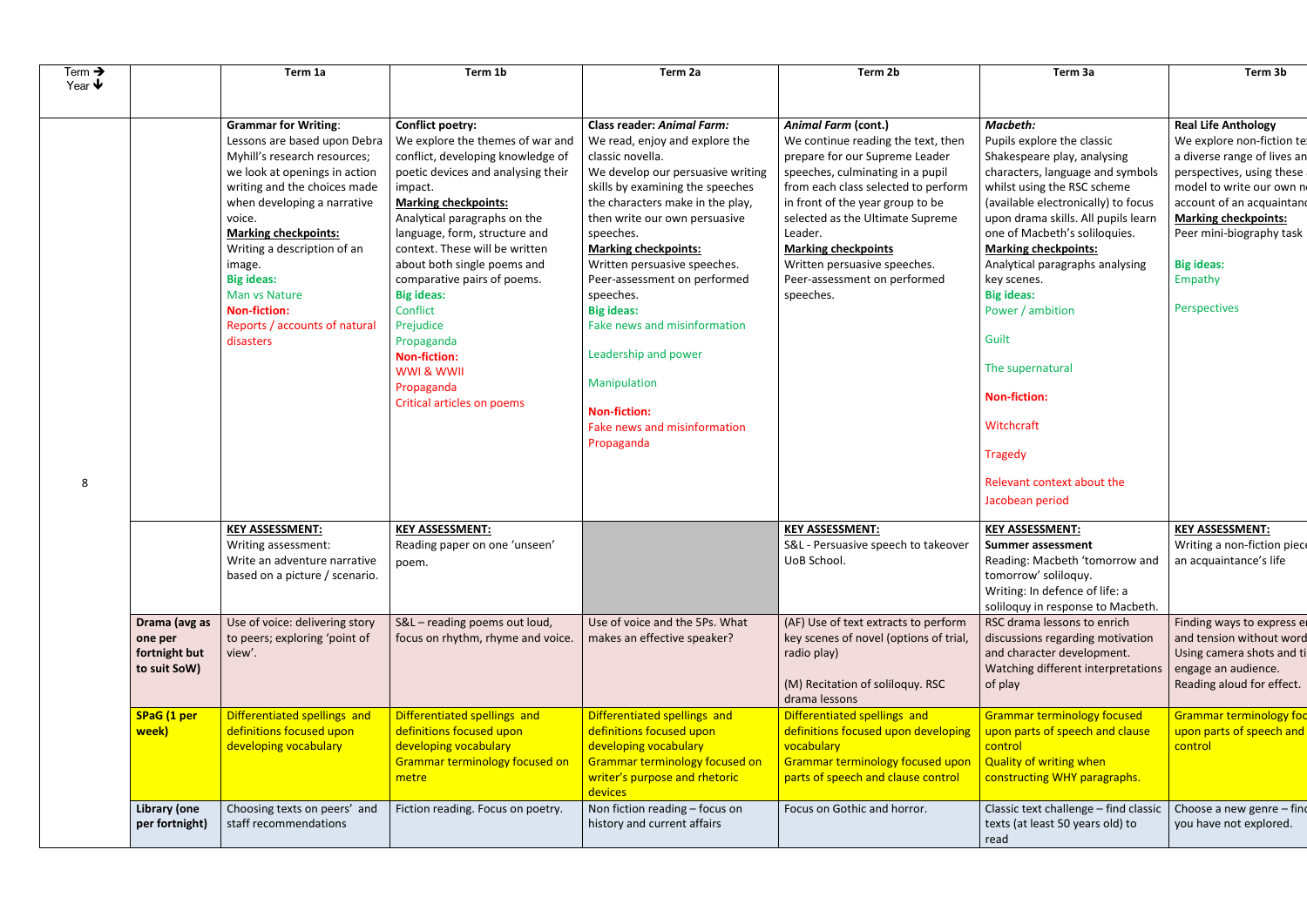| <b>Homework</b> | Differentiated spellings and                                      | Differentiated spellings and       | Differentiated spellings and | Differentiated spellings and                                                                    | Grammar terminology focused | Planning, preparing and fi |
|-----------------|-------------------------------------------------------------------|------------------------------------|------------------------------|-------------------------------------------------------------------------------------------------|-----------------------------|----------------------------|
| (one per        | definitions focused upon                                          | definitions focused upon           | definitions focused upon     | $\frac{1}{2}$ definitions focused upon developing $\frac{1}{2}$ upon parts of speech and clause |                             | Silent Films.              |
| week)           | developing vocabulary.                                            | developing vocabulary              | developing vocabulary        | vocabulary                                                                                      | control.                    |                            |
|                 | Research tasks.                                                   | Research tasks. Recall tests based | Research tasks.              | Research tasks.                                                                                 | Recall tests based upon     |                            |
|                 | Recall tests based upon                                           | upon information in the            | Recall tests based upon      | Recall tests based upon information $\parallel$ information in the knowledge                    |                             |                            |
|                 | $\vert$ information in the knowledge $\vert$ knowledge organiser. |                                    | information in the knowledge | $\frac{1}{2}$ in the knowledge organiser                                                        | organiser                   |                            |
|                 | organiser.                                                        |                                    | organiser                    |                                                                                                 |                             |                            |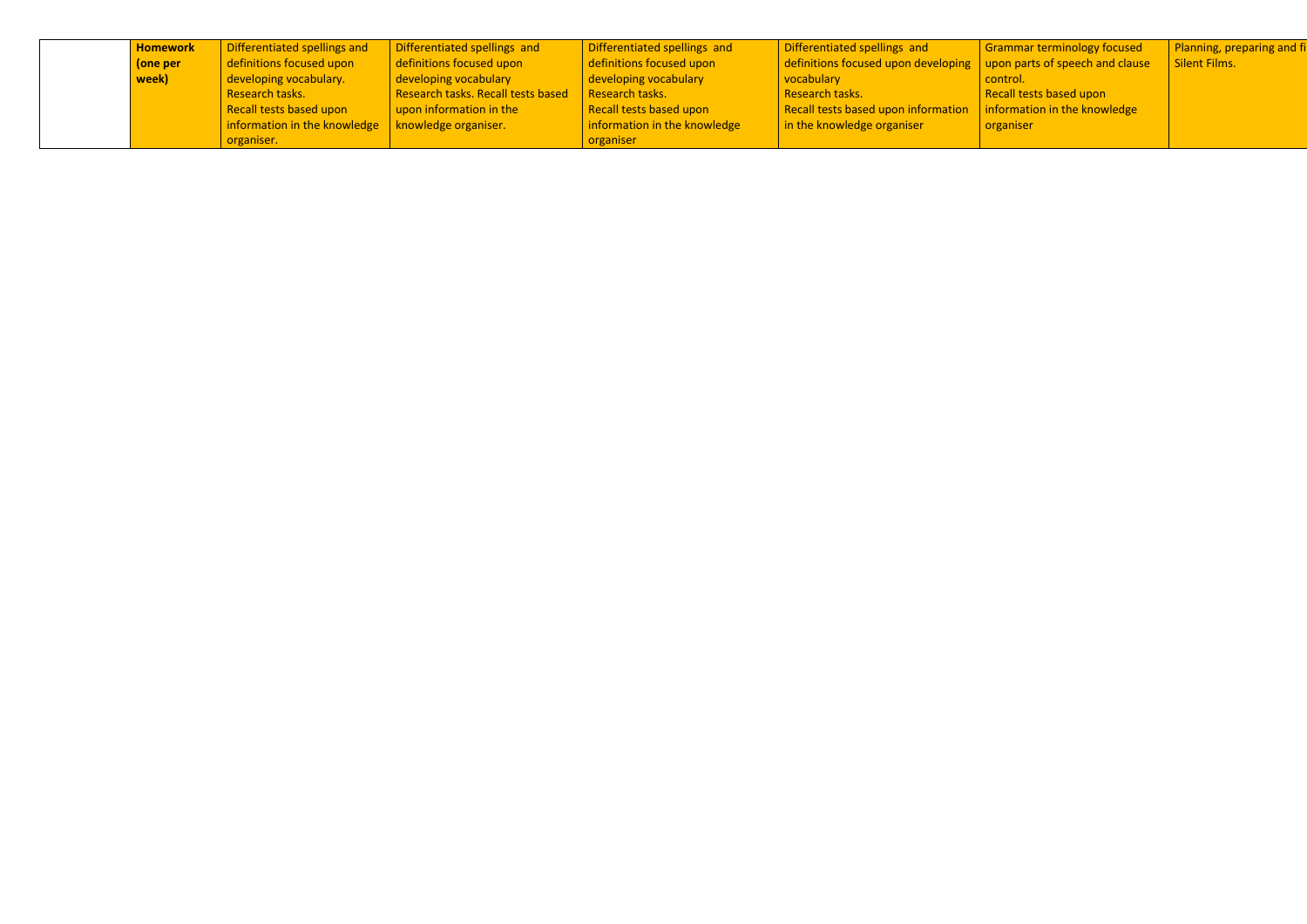| Term $\rightarrow$<br>Year $\blacklozenge$ |                                                                  | Term 1a                                                                                                                                                                                                                                                                                                                                                                                                           | Term 1b                                                                                                                                                                                                                                                                                                                                                                                                                                                                                                                                                                                                                                             | Term 2a                                                                                                                                                                                                                                                                                                                                                                                                                                                                                                               | Term 2b                                                                                                                                                                                                                                                                                                                                                                   | Term 3a                                                                                                                                                                                                                                                                                                                                                                                                                                                                                                                                                                                            | Term 3b                                                                                                                                                                                                                                                                                                                                                                                                                                                                                                   |
|--------------------------------------------|------------------------------------------------------------------|-------------------------------------------------------------------------------------------------------------------------------------------------------------------------------------------------------------------------------------------------------------------------------------------------------------------------------------------------------------------------------------------------------------------|-----------------------------------------------------------------------------------------------------------------------------------------------------------------------------------------------------------------------------------------------------------------------------------------------------------------------------------------------------------------------------------------------------------------------------------------------------------------------------------------------------------------------------------------------------------------------------------------------------------------------------------------------------|-----------------------------------------------------------------------------------------------------------------------------------------------------------------------------------------------------------------------------------------------------------------------------------------------------------------------------------------------------------------------------------------------------------------------------------------------------------------------------------------------------------------------|---------------------------------------------------------------------------------------------------------------------------------------------------------------------------------------------------------------------------------------------------------------------------------------------------------------------------------------------------------------------------|----------------------------------------------------------------------------------------------------------------------------------------------------------------------------------------------------------------------------------------------------------------------------------------------------------------------------------------------------------------------------------------------------------------------------------------------------------------------------------------------------------------------------------------------------------------------------------------------------|-----------------------------------------------------------------------------------------------------------------------------------------------------------------------------------------------------------------------------------------------------------------------------------------------------------------------------------------------------------------------------------------------------------------------------------------------------------------------------------------------------------|
| 9                                          |                                                                  | <b>Identity Anthology</b><br>We read a range of poetry<br>and prose written by a range<br>of diverse voices, exploring<br>context and identifying and<br>analysing the author's literary<br>and narrative techniques.<br><b>Marking checkpoints:</b><br>Analytical paragraphs<br>analysing key extracts,<br>language, structure and<br>themes.<br><b>Big ideas:</b><br>Racism<br>Portrayal of women<br>Alienation | <b>Victorian Villains:</b><br>Focusing on extracts from<br>well-known Victorian texts,<br>we explore villains of the<br>Victorian era, understand the<br>impact of science on society<br>and have a go at creating our<br>own wicked characters.<br><b>Marking checkpoints:</b><br>Descriptions of our own<br>Victorian villains based on the<br>extracts we read.<br><b>Big ideas:</b><br>The nature of evil<br><b>Villains and victims</b><br><b>Non-fiction:</b><br>Contemporary reports about<br>crime<br><b>Relevant contextual</b><br>information about writers<br>Scientific and psychological<br>studies that relate to period<br>and topic | Shakespeare - Much Ado<br><b>About Nothing:</b><br>We enjoy and explore this<br>Shakespearean comedy,<br>focusing upon performance<br>and dramatic impact through<br>staging choices.<br><b>Marking checkpoints:</b><br>Analysis of language and<br>structure of key scenes.<br>Practice performances of<br>Beatrice and Benedick's<br>repartee (S&L).<br><b>Big ideas:</b><br><b>Expectations of men vs</b><br>women<br>Patriarchal society<br>Comedy<br><b>Non-fiction</b><br>Relevant context about<br>Shakespeare | <b>Much Ado About Nothing</b><br>(cont.)<br>We continue reading and<br>exploring key scenes in the play,<br>helping us to develop our<br>understanding of the<br>contemporary society and its<br>issues.<br><b>Marking checkpoints:</b><br>Analysis of language and<br>structure of key scenes.<br>Practice performances of<br>Beatrice and Benedick's<br>repartee (S&L). | <b>Language Paper 2</b><br>preparation: Non-fiction:<br>In our first GCSE topic, pupils<br>practise the reading and<br>writing questions of the<br>English Language non-fiction<br>paper. We will read and<br>respond to pairs of non-fiction<br>texts (one 20 <sup>th</sup> Century, one<br>21 <sup>st</sup> Century in each pair)<br>about contemporary issues.<br><b>Marking checkpoints:</b><br>Responses to higher-mark<br>questions: language and<br>structure analysis; evaluation;<br>comparison.<br>Response to Section B:<br>Writing.<br><b>Big ideas:</b><br>Poverty<br><b>Activism</b> | <b>Language Paper 2</b><br>preparation: Non-f<br>(cont.)<br>We continue practi<br>reading and writing<br>this paper.<br><b>Marking checkpoin</b><br>Responses to highe<br>questions: language<br>structure analysis;<br>comparison.<br><b>Response to Sectio</b><br>Writing.<br>4 weeks?<br>Poetry:<br>We explore poetry<br>to practise analysis<br>context, and identi<br>and structural devi<br><b>Marking checkpoin</b><br>Identifying languag<br>structural features<br><b>Big ideas:</b><br>Identity |
|                                            |                                                                  | <b>KEY ASSESSMENT:</b><br>Essay response to two prose<br>texts from the anthology, one<br>specified and one chosen                                                                                                                                                                                                                                                                                                | <b>VICTORIAN VILLAINS KEY</b><br><b>ASSESSMENT:</b><br>Descriptive writing task -<br>describing a character from an<br>image.                                                                                                                                                                                                                                                                                                                                                                                                                                                                                                                       |                                                                                                                                                                                                                                                                                                                                                                                                                                                                                                                       | <b>MUCH ADO KEY ASSESSMENT:</b><br>S&L - Beatrice and Benedick<br>repartee, adapted and reimagined.                                                                                                                                                                                                                                                                       | <b>KEY ASSESSMENT:</b><br><b>Summer assessment:</b><br>English Language Paper 2-<br>Reading and Writing sections                                                                                                                                                                                                                                                                                                                                                                                                                                                                                   | <b>KEY ASSESSMENT:</b><br>Writing poetry, follow<br>model of a poem stu                                                                                                                                                                                                                                                                                                                                                                                                                                   |
|                                            | Drama (avg<br>approx one<br>per fortnight<br>but to suit<br>SoW) | S&L - reading aloud.                                                                                                                                                                                                                                                                                                                                                                                              | Understanding the<br>characterisation of villains<br>through movement, facial<br>expressions and interactions<br>with others.                                                                                                                                                                                                                                                                                                                                                                                                                                                                                                                       | Acting out key scenes to<br>understand character<br>relationships and staging.<br>Practising the repartee.                                                                                                                                                                                                                                                                                                                                                                                                            | Acting out key scenes to<br>understand character relationships<br>and staging. Practising the<br>repartee.                                                                                                                                                                                                                                                                | S&L - reading aloud to<br>effectively communicate the<br>viewpoints and perspectives of<br>the writers.                                                                                                                                                                                                                                                                                                                                                                                                                                                                                            | S&L - reading poetry<br>focusing on rhythm a                                                                                                                                                                                                                                                                                                                                                                                                                                                              |
|                                            | SPaG (1 per<br>week)                                             | Differentiated spellings and<br>definitions focused upon<br>developing vocabulary                                                                                                                                                                                                                                                                                                                                 | Differentiated spellings and<br>definitions focused upon<br>developing vocabulary                                                                                                                                                                                                                                                                                                                                                                                                                                                                                                                                                                   | Differentiated spellings and<br>definitions focused upon<br>developing vocabulary<br><b>Grammar terminology</b><br>focused upon parts of speech<br>and clause control                                                                                                                                                                                                                                                                                                                                                 | Clauses, discourse markers and<br>sentence control to allow pupils<br>to clearly compare texts in<br>responses.                                                                                                                                                                                                                                                           | Slow writing techniques help<br>pupils to replicate effective<br>writing styles and use them in<br>their own writing.                                                                                                                                                                                                                                                                                                                                                                                                                                                                              | Poetic and prosodi<br>terminology                                                                                                                                                                                                                                                                                                                                                                                                                                                                         |

| Term <sub>3a</sub>                                                                                                                                                                                                                                                                                                                                                                                                                                                                                                                                                                          | Term 3b                                                                                                                                                                                                                                                                                                                                                                                                                                                                                                                                                                                               |
|---------------------------------------------------------------------------------------------------------------------------------------------------------------------------------------------------------------------------------------------------------------------------------------------------------------------------------------------------------------------------------------------------------------------------------------------------------------------------------------------------------------------------------------------------------------------------------------------|-------------------------------------------------------------------------------------------------------------------------------------------------------------------------------------------------------------------------------------------------------------------------------------------------------------------------------------------------------------------------------------------------------------------------------------------------------------------------------------------------------------------------------------------------------------------------------------------------------|
| Language Paper 2<br>preparation: Non-fiction:<br>In our first GCSE topic, pupils<br>practise the reading and<br>writing questions of the<br>English Language non-fiction<br>paper. We will read and<br>respond to pairs of non-fiction<br>texts (one 20 <sup>th</sup> Century, one<br>21 <sup>st</sup> Century in each pair)<br>about contemporary issues.<br><b>Marking checkpoints:</b><br>Responses to higher-mark<br>questions: language and<br>structure analysis; evaluation;<br>comparison.<br>Response to Section B:<br>Writing.<br><b>Big ideas:</b><br>Poverty<br><b>Activism</b> | Language Paper 2<br>preparation: Non-fiction<br>(cont.)<br>We continue practising the<br>reading and writing skills for<br>this paper.<br><b>Marking checkpoints:</b><br>Responses to higher-mark<br>questions: language and<br>structure analysis; evaluation;<br>comparison.<br>Response to Section B:<br>Writing.<br>4 weeks?<br>Poetry:<br>We explore poetry use them<br>to practise analysis of ideas,<br>context, and identify language<br>and structural devices.<br><b>Marking checkpoints:</b><br>Identifying language and<br>structural features of a poem<br><b>Big ideas:</b><br>Identity |
| <b>KEY ASSESSMENT:</b><br>Summer assessment:<br>English Language Paper 2-<br>Reading and Writing sections                                                                                                                                                                                                                                                                                                                                                                                                                                                                                   | <b>KEY ASSESSMENT:</b><br>Writing poetry, following a style<br>model of a poem studied                                                                                                                                                                                                                                                                                                                                                                                                                                                                                                                |
| S&L - reading aloud to<br>effectively communicate the<br>viewpoints and perspectives of<br>the writers.                                                                                                                                                                                                                                                                                                                                                                                                                                                                                     | S&L - reading poetry out loud,<br>focusing on rhythm and metre.                                                                                                                                                                                                                                                                                                                                                                                                                                                                                                                                       |
| <b>Slow writing techniques help</b><br>pupils to replicate effective<br>writing styles and use them in<br>their own writing.                                                                                                                                                                                                                                                                                                                                                                                                                                                                | Poetic and prosodic<br>terminology                                                                                                                                                                                                                                                                                                                                                                                                                                                                                                                                                                    |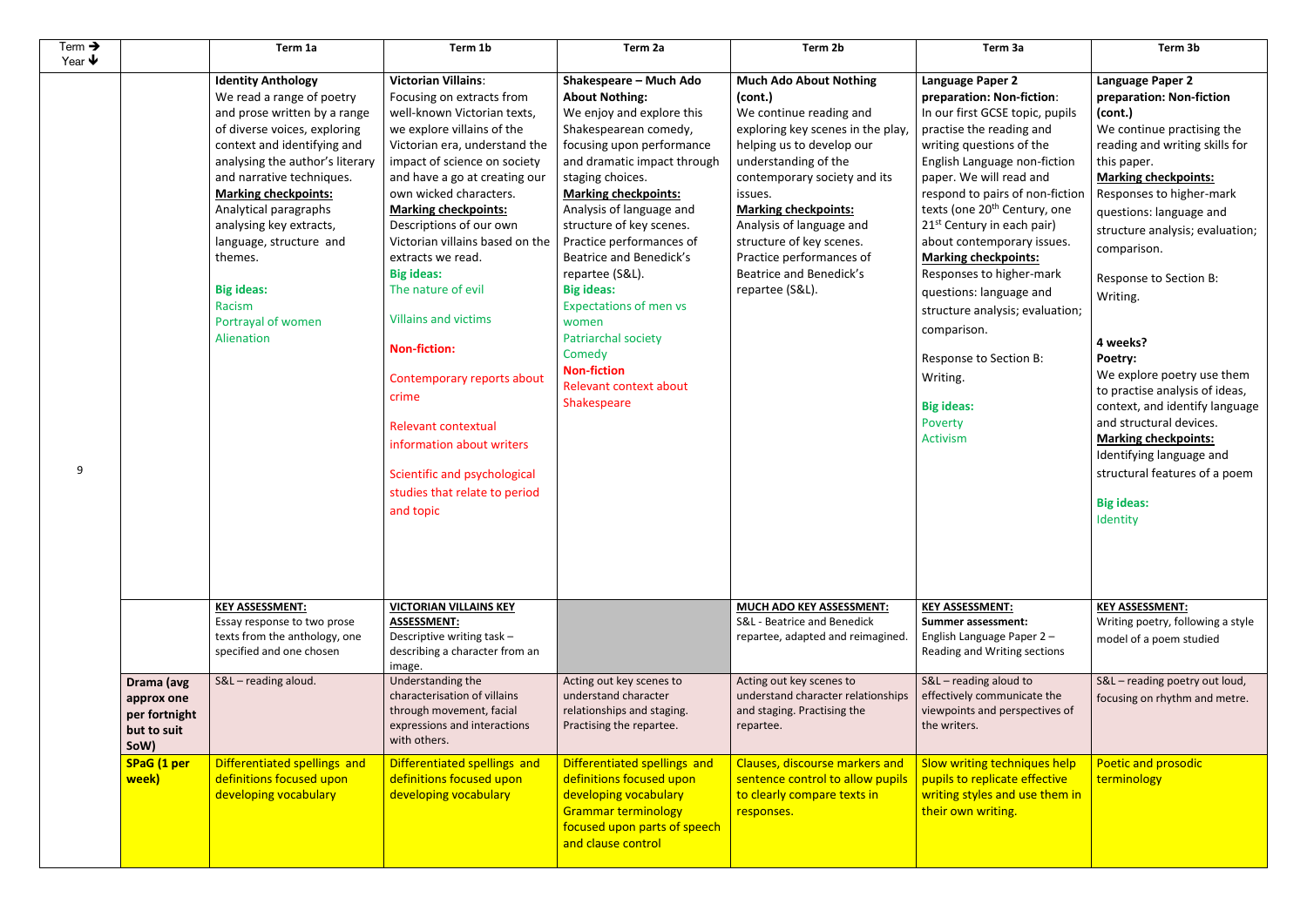| Library (one    | Choosing texts on peers' and | Classic text challenge $-$ find                                       | Explore biography            | Non-fiction reading - focus on | Non-fiction reading – focus on $\vert$ Choose a new genre – find a |                              |
|-----------------|------------------------------|-----------------------------------------------------------------------|------------------------------|--------------------------------|--------------------------------------------------------------------|------------------------------|
| per fortnight)  | staff recommendations        | classic texts (at least 50 years                                      |                              | biographies                    | history and current affairs                                        | genre you have not explored. |
|                 |                              | old) to read                                                          |                              |                                |                                                                    |                              |
| <b>Homework</b> | Differentiated spellings and | Differentiated spellings and                                          | Differentiated spellings and | Differentiated spellings and   | <b>Grammar terminology</b>                                         | Research for assessment.     |
| (one per        | definitions focused upon     | definitions focused upon                                              | definitions focused upon     | definitions focused upon       | focused upon parts of speech                                       | Recall tests based upon      |
| week)           | developing vocabulary.       | developing vocabulary.                                                | developing vocabulary.       | developing vocabulary.         | and clause control.                                                | information in the knowledge |
|                 | Research tasks.              | Research tasks.                                                       | Research tasks.              | Learning lines for assessment  | Recall tests based upon                                            | organiser                    |
|                 | Recall tests based upon      | Recall tests based upon                                               | Recall tests based upon      |                                | information in the knowledge                                       |                              |
|                 |                              | information in the knowledge $\parallel$ information in the knowledge | information in the knowledge | Recall tests based upon        | organiser                                                          |                              |
|                 | organiser.                   | organiser.                                                            | organiser.                   | information in the knowledge   |                                                                    |                              |
|                 |                              |                                                                       |                              | organiser                      |                                                                    |                              |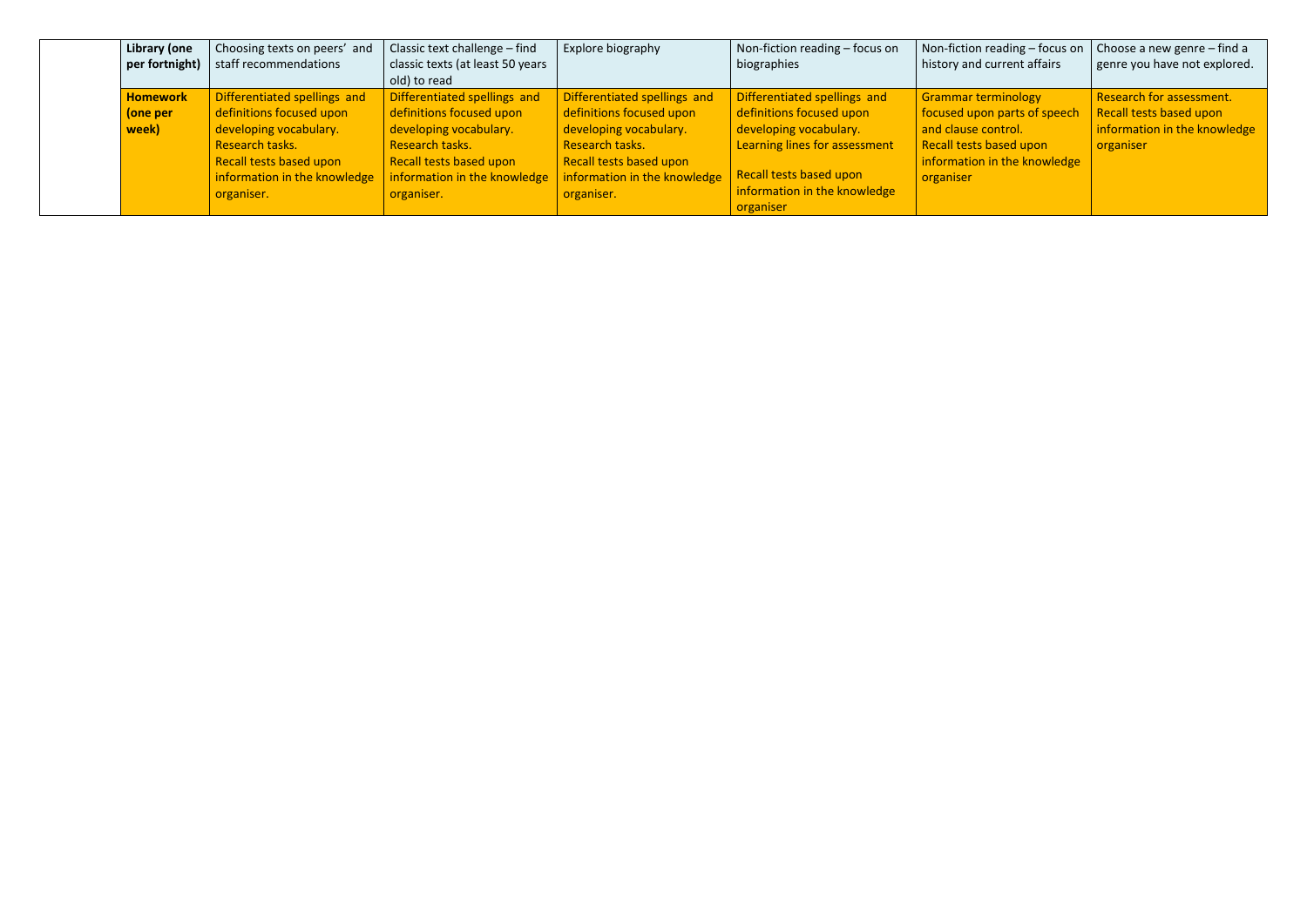## *An Inspector Calls*

er 1, *Shakespeare and Post 1914 Literature* 

Pupils must write about ideas within the whole eference context in response to a thematic or based question

## **Jon-fiction and Transactional Writing**

## Reading

relop skills to write reading responses to extracts of non-fiction text  $-$  some from the 21<sup>st</sup> century and some from entury. They learn to identify and extract key points , analyse the writer's use of language and compare texts for similarities and compare and he perspectives of different writers.

> TURY EXTRACTS with contextual and vocabulary asks

| <b>EDEXCEL GCSEs YEAR 10</b> | Term 1a                                                                                              | Term 1b                                                                                                                                                                                                                                                                                                                                                      | Term 2a                                                                                   | Term 2b                                                                                                                                                                                                                                                                                                                                                                                                            | Term 3a                                                                                                                                                                                                                                                                                                                                                                    | Term 3b                                                                                                                                                                         |  |
|------------------------------|------------------------------------------------------------------------------------------------------|--------------------------------------------------------------------------------------------------------------------------------------------------------------------------------------------------------------------------------------------------------------------------------------------------------------------------------------------------------------|-------------------------------------------------------------------------------------------|--------------------------------------------------------------------------------------------------------------------------------------------------------------------------------------------------------------------------------------------------------------------------------------------------------------------------------------------------------------------------------------------------------------------|----------------------------------------------------------------------------------------------------------------------------------------------------------------------------------------------------------------------------------------------------------------------------------------------------------------------------------------------------------------------------|---------------------------------------------------------------------------------------------------------------------------------------------------------------------------------|--|
| Year 10 English Literature   |                                                                                                      | Romeo & Juliet by William Shakespeare<br>From Paper 1, Shakespeare and Post 1914 Literature<br>Question A: Pupils need to be able to analyse an extract<br>of the play for language, form and structure<br>Question B: Pupils must write about ideas within the<br>whole play and reference context in response to a<br>thematic or character-based question |                                                                                           | A Christmas Carol by Charles Dickens<br>From Paper 2, 19th-century Novel and Poetry since<br>1789<br>Question A: Pupils need to be able to analyse an<br>extract of the novella for language, form and<br>structure<br>Question B: Pupils must write about ideas within the<br>whole novella in response to a thematic or<br>character-based question.                                                             |                                                                                                                                                                                                                                                                                                                                                                            | An Inspector Calls<br>From Paper 1, Shakespeare and Post 191<br>Question: Pupils must write about ideas<br>play and reference context in response t<br>character-based question |  |
| Year 10 English Language     | Paper 1, Fiction and Imaginative Writing<br>Section B: Imaginative writing.<br>vocabulary knowledge. | Using style models, pupils learn how to use structural<br>and rhetorical devices to craft engaging and imaginative<br>responses to visual and verbal prompts. Alongside this,<br>they practice and improve their punctuation skills and                                                                                                                      | Paper 1, Fiction and Imaginative Writing<br><b>Section A: Reading</b>                     | Pupils develop skills to write reading responses to<br>19 <sup>th</sup> century fiction. Pupils learn to analyse extracts<br>from a range of 19 <sup>th</sup> century fiction, engaging with a<br>wide range of voices and viewpoints. They learn to<br>identify and extract key points in the text, analyse<br>the writer's use of language and structure and<br>evaluate the impact of the text upon the reader. | Paper 2, Non-fiction and Transactional W<br><b>Section A: Reading</b><br>Pupils develop skills to write reading resp<br>non-fiction text – some from the $21^{st}$ cer<br>the 20 <sup>th</sup> century. They learn to identify a<br>in the text, analyse the writer's use of lar<br>structure, compare texts for similarities<br>evaluate the perspectives of different wi |                                                                                                                                                                                 |  |
| Library (1 per fortnight)    | vocabulary focused tasks                                                                             | 19TH CENTURY EXTRACTS with contextual and                                                                                                                                                                                                                                                                                                                    | Non-fiction texts (relevant to set texts) with<br>contextual and vocabulary focused tasks |                                                                                                                                                                                                                                                                                                                                                                                                                    | 19TH CENTURY EXTRACTS with contextu<br>focused tasks                                                                                                                                                                                                                                                                                                                       |                                                                                                                                                                                 |  |
| <b>HOMEWORK</b>              | Seneca / revision / recall                                                                           |                                                                                                                                                                                                                                                                                                                                                              | Seneca / revision / recall                                                                |                                                                                                                                                                                                                                                                                                                                                                                                                    | Seneca / revision / recall                                                                                                                                                                                                                                                                                                                                                 |                                                                                                                                                                                 |  |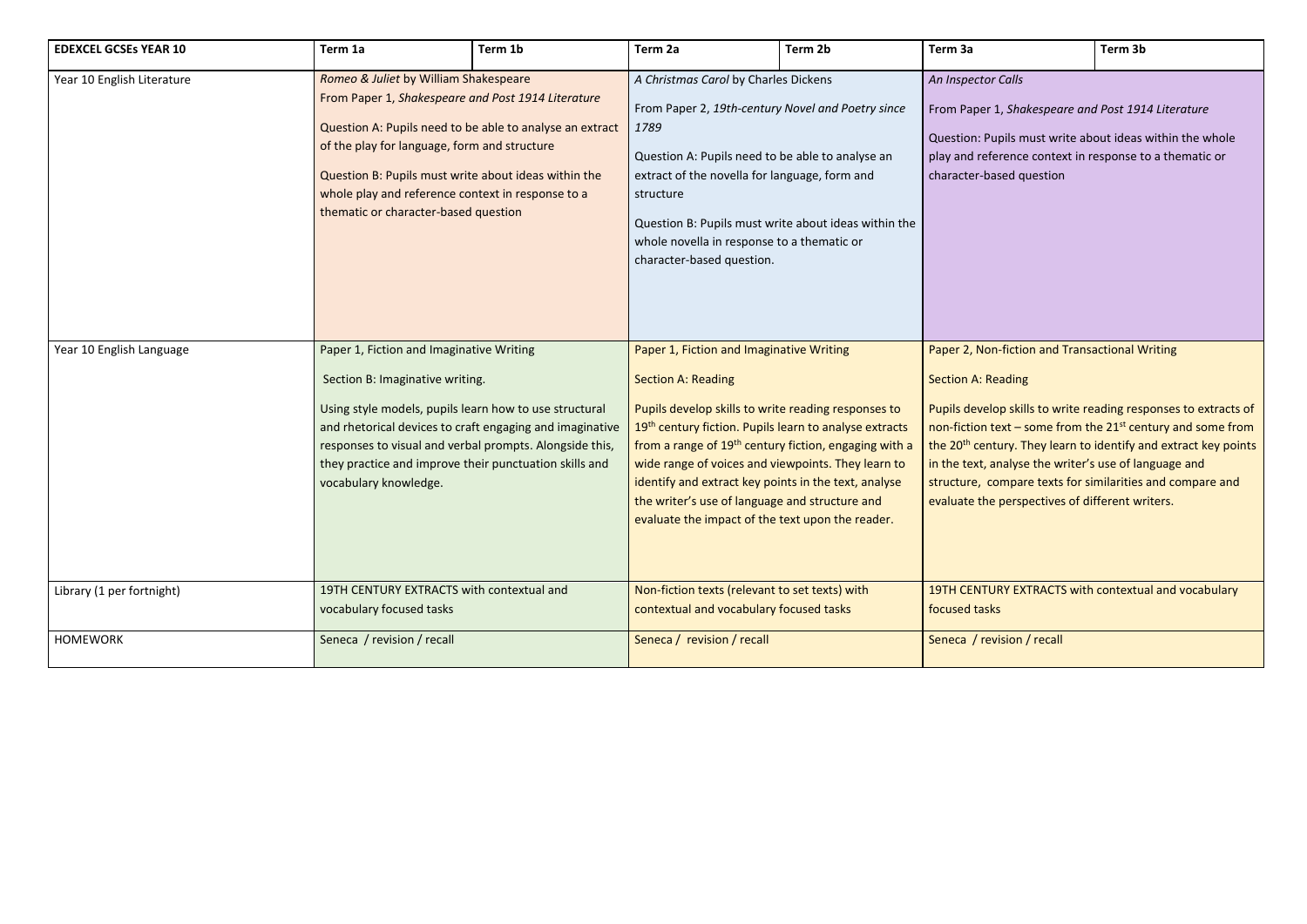| <b>EDEXCEL GCSES</b> | Term 1a                                                                                                                                                                                                                                                                            | Term 1b                                                       | Term 2a                                                                                                                                                                                                  | Term 2b  | Term 3a                                                  | Term 3b |
|----------------------|------------------------------------------------------------------------------------------------------------------------------------------------------------------------------------------------------------------------------------------------------------------------------------|---------------------------------------------------------------|----------------------------------------------------------------------------------------------------------------------------------------------------------------------------------------------------------|----------|----------------------------------------------------------|---------|
| Year 11 Literature   | Belonging, Edexcel poetry anthology<br>each reflect a sense of belonging, whether it be through<br>identity, culture, heritage, nature or friendship. Pupils learn<br>the technical language of prosody and poetry to enhance<br>their analysis. They also learn to compare poems. | Pupils explore and analyse a collection of fifteen poems that | <b>Unseen Poetry</b><br>Pupils use the skills built<br>in term 1 to explore a<br>diverse group of voices<br>and forms in preparation<br>for their analysis of<br>unseen poetry in their<br>examinations. | Revision | A combination of recall, academic writing and discussion |         |
| Year 11 Language     | Paper 2, Non-fiction and Transactional Writing<br>Section B: non-fiction writing - writing with purpose.<br>non-fiction texts. They use the structures and devices<br>identified as style models for their own transactional<br>writing.                                           | Pupils revise rhetorical devices and explore and analyse      | Revision                                                                                                                                                                                                 |          |                                                          |         |
| <b>HOMEWORK</b>      | Seneca / revision / recall                                                                                                                                                                                                                                                         |                                                               | Seneca / revision / recall                                                                                                                                                                               |          |                                                          |         |

|    | <b>AQA A LEVEL</b> | Term 1a                                                        | Term 1b                                                  | Term 2a                                                                        | Term 2b                                                   | Term 3a                                                         | Term 3b                                                                                             |
|----|--------------------|----------------------------------------------------------------|----------------------------------------------------------|--------------------------------------------------------------------------------|-----------------------------------------------------------|-----------------------------------------------------------------|-----------------------------------------------------------------------------------------------------|
|    |                    | Teacher of Tragedy: An<br>introduction to Tragedy              | Teacher of Tragedy:                                      | Teacher of Tragedy:                                                            | Teacher of Tragedy:                                       | Teacher of Tragedy:                                             | Teacher of Tragedy:                                                                                 |
|    |                    | King Lear                                                      | King Lear                                                | King Lear<br>Keats: AQA Tragedy<br>anthology                                   | Keats: AQA Tragedy<br>anthology                           | Poetry NEA and The Critical<br>Anthology<br>Death of A Salesman | Poetry NEA and The Critical<br>Anthology academic writing<br>and referencing<br>Death of A Salesman |
| 12 |                    | Teacher of Crime:                                              | Teacher of Crime:                                        | Teacher of Crime:                                                              | Teacher of Crime:                                         | Teacher of Crime:                                               | Teacher of Crime:                                                                                   |
|    |                    | An introduction to Crime<br>Unseen crime extracts<br>Atonement | Atonement<br>Introduction to NEA and<br>narrative theory | The Critical Anthology /<br>prose coursework<br>The Murder of Roger<br>Ackroyd | The Murder of Roger<br>Ackroyd / Unseen<br>crime extracts | The Murder of Roger Ackroyd<br>/ Unseen crime extracts          | Prose NEA - academic writing<br>and referencing / Atonement<br>revision                             |